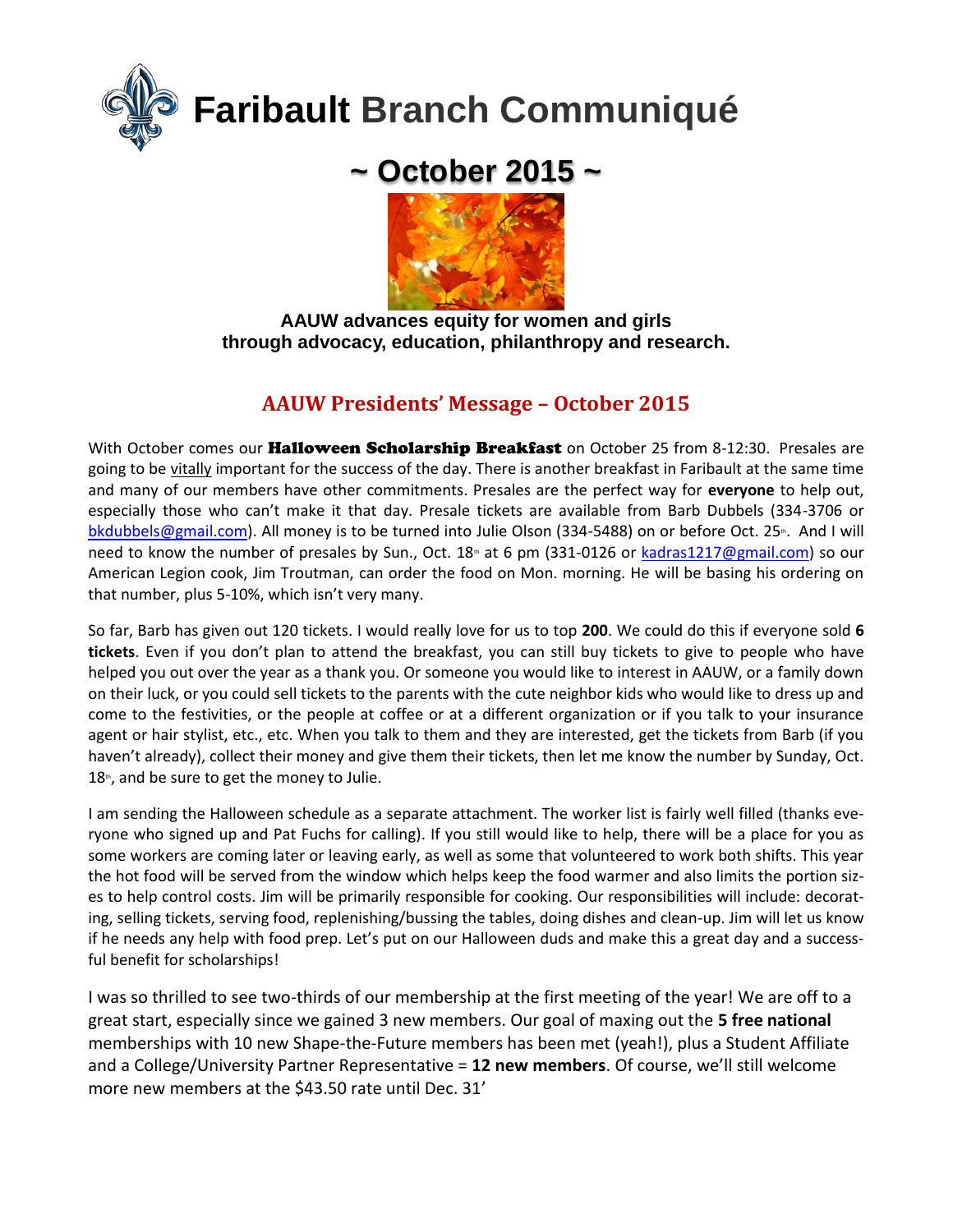

Cyndy Harrison gave an impassioned program about *NBC Learn* at our first meeting. It would be totally awesome to have Faribault Schools be the first in Minnesota to implement, or South Central College, or Buckham Libtrary. We **could** see it happen.

Our next meeting will be on Oct 26<sup>th</sup> at the Cannon River STEM School Cafeteria. For those members not all that familiar with that part of Faribault, it is at the intersection of Shumway Ave and 14<sup>th</sup> St NE, specifically at 1800 14<sup>th</sup> St NE. We'll have the **Branch Business Meeting** at 6:30 with the **Program** to follow at 7.

The **Board meeting** will be the prior Wed, Oct. 21<sup>st</sup> at 1 pm at Our Savior's Lutheran Church in the New Conference Room which is where the old Nursery was. This will be the day after **Book Club** (10/20 at 6:30) and day before our semi-annual **Highway Clean-up** (10/22 from 2-4). Sounds like an AAUW Week.

Pat Fuchs is taking charge of the **National Conference of College Women Student Leaders (NCCWSL)** committee to seek applicants to attend the conference at the University of Maryland June 2-4, 2016. The MN AAUW is offering \$500 scholarships, one per branch, to the first 11 branches that submit an applicant, a college undergraduate or graduate student, by Feb. 1<sup>s</sup>. The total cost is \$850. With having received a \$250 seed money debit card from applying for a **Thrivent Financial Action Team** for our Halloween Scholarship Breakfast expenses and a \$100 memorial for Ellie Steffens, this certainly seems do-able. The committee is looking at meeting Thurs, 10/22 at 4:30, at Perkins.

I'm enjoying getting to know our Branch members better through the **Branch Cameo Project**. There are 2 definitions of "cameo." Traditionally, I think of the piece of jewelry that has a face on it, but another meaning is "a short descriptive literary sketch that neatly encapsulates someone or something." I am separately attaching pages 3 and 4 with six more people from our Branch, 2 have been members for many years, 2 are relatively new and 2 are brand new. If you are unable to print out the pages, let me know by email and we'll see if we can work something out.

If you were unable to print the Fall edition of the *Pine,* Pat Fuchs happens to have some extra copies.

Our **Buck-It** for Dollars for Scholars netted \$26 at the September meeting.

### Where Have I Seen AAUW Members?



Gloria Olson and Lisa Simons arranged for another delightful author night at the Loft on Sept. 21. Rachel Hanel presented a reading from her book, *We'll be the Last ones to Let You Down.*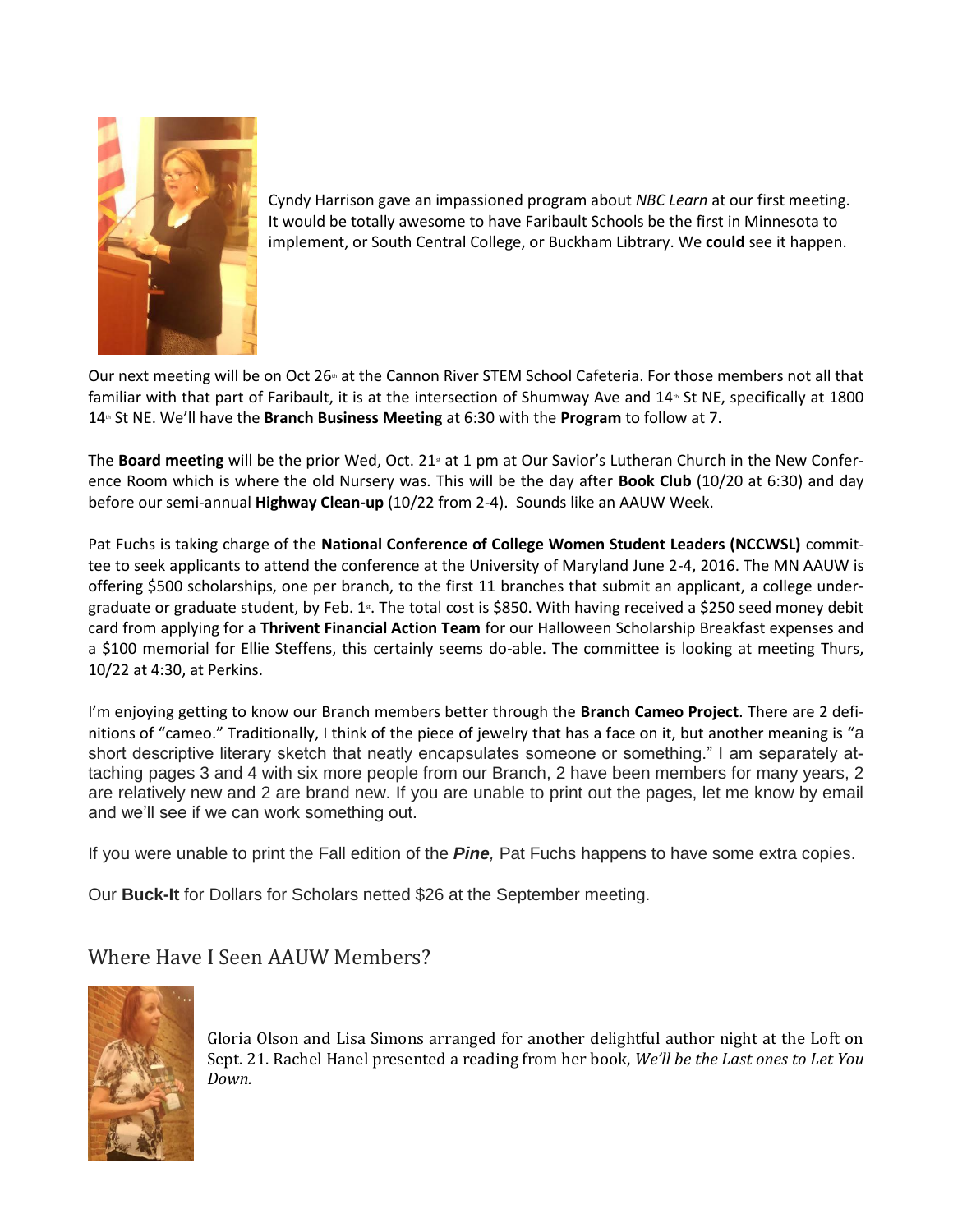

Photo on Left was taken at a surprise party for Pat Rice on Sept. 18 at the Chianti Grill. It was a fun afternoon and made me wonder. "How many o mand a min to make a ran arcentious and make the women. Their many hundreds of years, if they were all added together, has Pat devoted to helping others?" L e<br>F

**Quotable Quote:** "Nothing is impossible; the word itself says 'I'm Possible"!" – Audrey Hepburn e

**Karen Rasmussen with Pat Fuchs –** Co-Presidents

# **Secretary's Report**



### **FARIBAULT BRANCH MEETING MINUTES - SEPT. 28, 2015** s

The September meeting of the Faribault AAUW Branch was called to order by President Karen Rasmussen at the South Central College Event Center. Ka-a ren showed the first entry for our Branch Cameo Project and distributed the questionnaire members should complete. She then welcomed new members: Christy Dore, Kirsten Grunnet, Maren Grunnet and Sue Olson. Secretary's Report: Motion to approve the May minutes as printed in the newsletter was made by Pat Rice and seconded by Pat Fuchs. The motion P carried.

**Treasurer's Report**: Motion to accept the treasurer's report as printed in the newsletter was R made by Pauline Schreiber and seconded by Cyndy Harrison. The motion carried.

**Correspondence:** Vern Steffens sent a thank you for the mums given by the branch for Ellie Stef-e fen's memorial service. He also included a memorial donation of \$100.00.

Yearbook: Pat Umbreit distributed the 2015-2016 yearbook. Corrections included the date change of the Tri-branch luncheon to April 16th. S

**Tri-fold Program Brochure:** Gloria Olson distributed the 2015-2016 program brochure.

**Oct. Board meeting**: The meeting will be held on Oct. 21st, at 1 pm at Our Savior's Lutheran. **Book Sale:** The annual book sale at the Faribo West Mall has not been confirmed. We would again t. like to have it so the mall's Kids' Karnival would be during the days of the sale. 1

**Memorial Tribute Booklets:** These were available for those unable to attend the May picnic. 8

#### **Committee Reports:**

**1. Halloween Breakfast:** Pres. Rasmussen distributed a sign-up sheet for workers and a signup sheet for flyer distribution. The breakfast will be held from 8:00 to 12:30 at the American e Legion on Oct. 25th, 2015. Presale tickets are available tonight and cost \$7.00. (The bookmark coupon offers \$1.00 off the ticket price.) Number of presale tickets sold should be called to Ka-hi ren Rasmussen by Oct. 18th, the money turned over to Julie Olson by Oct. 25th. Besides members posting flyers at local churches, Father Doyle of the Faribault Ministerial Association, n e: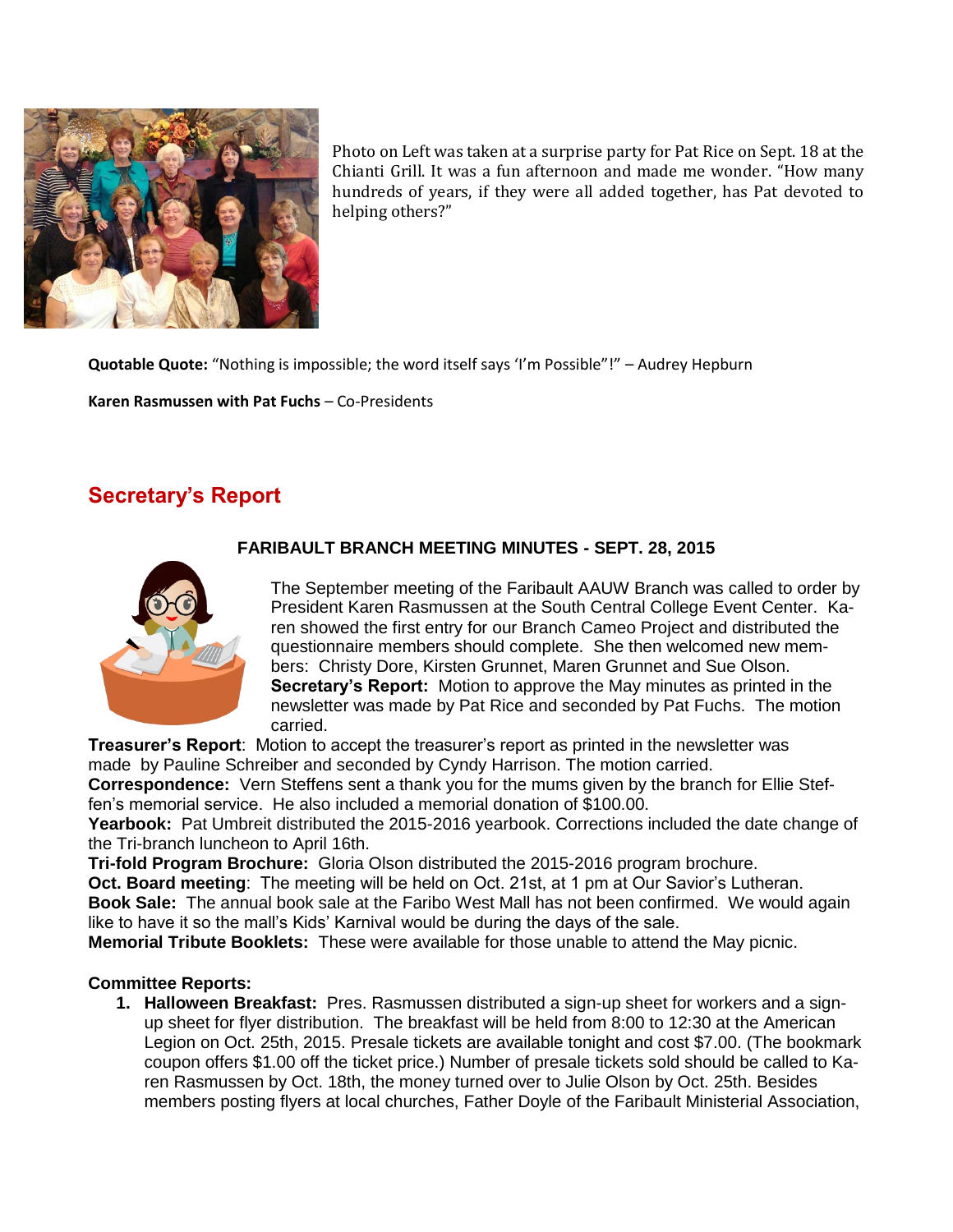will be notified of the event. An application for Thrivent Action Team seed money of \$250.00 was approved and will help offset some of the cost.

- **2. Tri-Branch Luncheon:** The date has been changed to April 16, 2015 because of a conflict with the schedule at The Inn at Shattuck-St. Mary's.
- **3. Programs:** Pauline Schreiber reported the October's meeting will be held at the STEM Charter School and co-sponsored by Delta Kappa Gamma. We also will co-sponsor *Sisters in Science* with Shattuck-St Mary's on Nov. 14, 2015. A sign-up sheet for volunteers for the Sat. morning event was passed around.
- **4. Membership:** Kathy Larson introduced two additional new members: Ruth Ann Marsh and Dr. Annette Parker, and handed out new member tote bags to all new members attending tonight. She also reminded members of the discounts available at Office Depot. Two other members were introduced before adjournment: Bonnie Becker and Colleen Rolling. We now have 10 new Shape-the-Future memberships which makes the branch eligible for 5 free national memberships next May, the maximum we can get.
- **5. Diversity:** No report.
- **6. Project Star:** Although \$800.00 was allocated, last year's bill was only \$555.00 Because there is a good supply of books on hand, no additional contribution will be needed.

### **Old Business:**

- **1. Budget:** The 2015-2016 proposed budget was distributed and discussed. An additional \$1500 was taken from reserves and added to the Scholarship line item to increase the total to \$4500 and the proposed Conferences/Conventions line item was raised from \$500 to \$1,000 because 2016 state convention is in Duluth. Motion by Pauline Schreiber to increase the Education Foundation contribution to \$2,000, second by Liz Hartman. The motion carried. Motion by Pat Rice to approve the budget as amended, second by Kathy Larson. The motion carried.
- **2. Book Bags:** Gloria Olson described the two options we have for new bags: the current bag with updated design and a new color and a backpack bag. Motion by Diane Hagen, second by Liz Hartman to order the lime green bag with the "breaking through barriers" slogan.The motion carried.

#### **New Business:**

- **1. Cameo Sheets:** Pres. Rasmussen described the Branch Cameo Project and again invited members to complete the information questionnaire.
- **2. Sisters in Science:** We also will co-sponsor *Sisters in Science* with Shattuck- St. Mary's on Nov. 14, 2015.*This FREE special event is just for girls! Those attending will conduct experiments and activities with women who are STEM professionals in our community [http://www.s](http://www.s-sm.org/)[sm.org/](http://www.s-sm.org/)* Sign-up sheets for the event were distributed
- **3. National Conference for College Women Student Leaders (NCCWSL)**: There are 11 \$500 scholarships available to this conference from AAUW Minnesota. We would need to form a committee to pursue. Motion by Cyndy Harrison, second by Emily Nesvold to pursue the application and scholarship for the 2016 NCCWSL. The motion carried
- **4. October dates:** The presale ticket numbers need to be called to Karen Rasmussen by Oct. 18th. The AAUW Book Club will meet Oct. 20th at 6:30, the Branch Board meeting will be Oct. 21st at 1 and the Earth Tenders Highway clean-up will be Oct. 22, from 2-4. The Halloween Breakfast is Oct. 25th from 8-12:30 (shifts 7-10 and 10-1). The Oct. branch meeting is Oct. 26, 2015 at 6:30, with program at 7 at the STEM School.
- **5. International Festival:** Pat Rice commended the members who participated with Faribault's International Festival on Aug. 22, 2015. Kids created national flags and then found their country on a world map. They also sold out of the Minnesota coloring maps besides selling some Turkish scarves.
- **6. Senior Center Capital Campaign:** Barb Dubbels reminded members that the ice cream social at the Senior Center on Sept. 29th will be an information session for the kickoff of their capital campaign.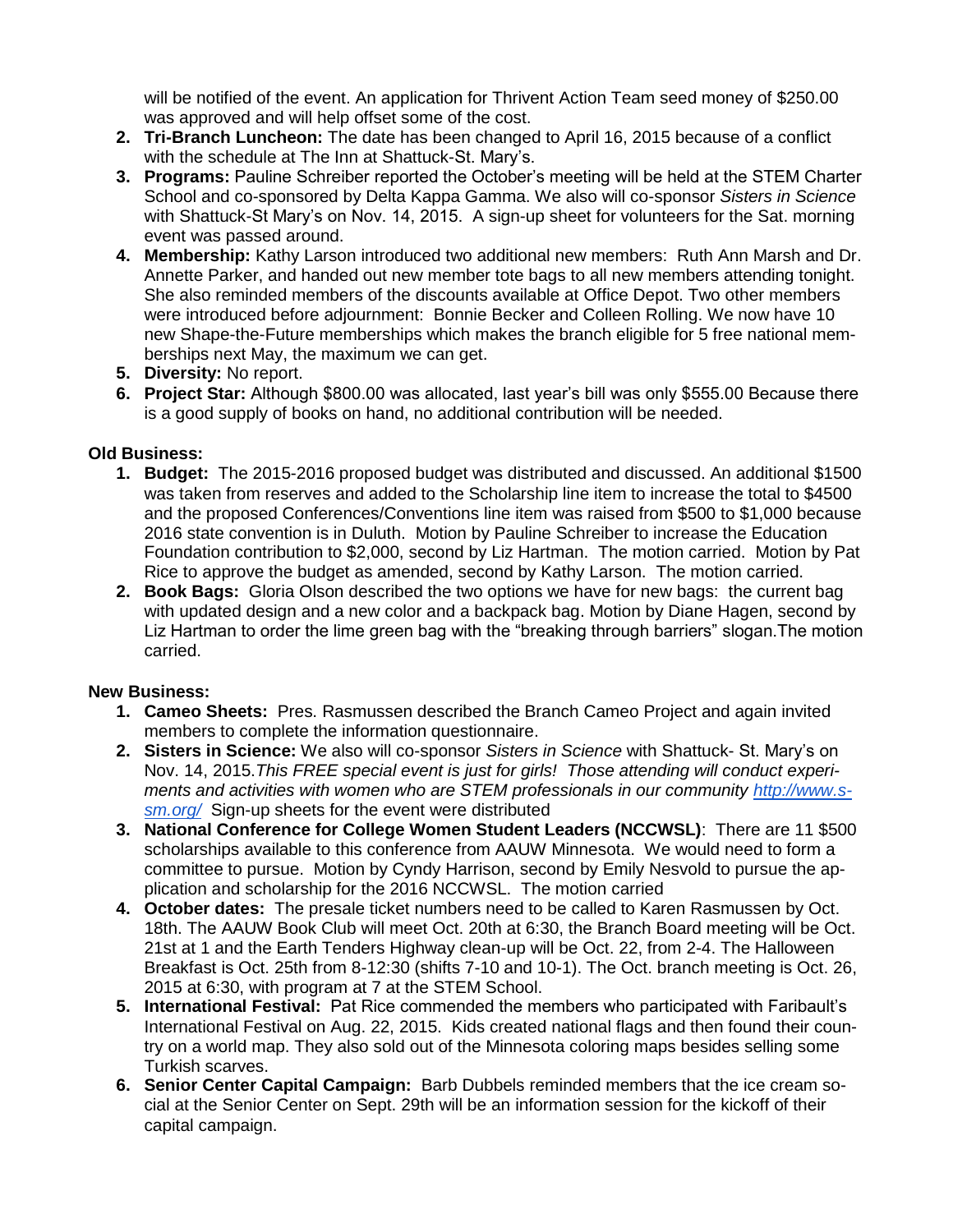**7. Butterflies & Bees**: May Bottke thanked members for their awareness and support in :providing habitat to attract pollinators.

The meeting was adjourned. Pauline Schreiber introduced our program speaker: AAUW member, Cyndy Harrison, who showed us features of the *NBC Learn K-12 Program*. Cyndy travels throughout the country putting on workshops to help educators use this valuable resource.

*Submitted by Ruth Hildebrandt, secretary*

### **October Branch Meeting**



#### **October Program**

- Panel on Encouraging Girls in STEM Careers.
- **6:30 p.m.** business meeting, **7 p.m.** program, Monday, **Oct. 26** at Cannon River STEM School, 1800 14th. St. NW

- **Site:** Cafeteria, which is the building to the right of main (stone) building. Parking is nearby.

Come join with Delta Kappa Gamma members - the co-sponsors of this program - and fellow AAUW members to learn what is being done to encourage girls to consider STEM (science, technology, engineering and math) careers by area schools. And, have a discussion on what additional steps might be taken in the community to encourage more girls to consider STEM careers.

Program co-chairs Pauline Schreiber and Mary Lillquist hope to see a good turnout of members for this program.

#### **SIsters In Science**

People who have signed up to help with the **Nov. 14 Sisters In Science** event organized by Shattuck-St. Mary's School - and open to girls in the community - are: Pauline Schreiber, Cyndy Harrison, Liz Hartman, Karen Kittlesen and Kathy Larson.

This is the number of volunteers looked for from AAUW, which is a co-sponsor of the event. More details on Oct. 26.

**Thanks** - *Pauline Schreiber*

### **TREASURER'S REPORT**



Here are the September 30 numbers from the bank: checking \$165.05, savings \$6,502.70. I am starting to receive a few \$\$\$ from the sale of breakfast tickets. If you don't want to send them to me, give me a call and I will make other arrangements. Let's have a big year!!! *Julie Olson, Treasurer*

### **Membership**



**Hurrah!!** We welcomed 8 new adult members and 1 student affiliate at our first Faribault AAUW. Branch meeting on Monday, September 28, 2015.These ladies are Bonnie Becker, Christy Dore, Lisa Engbrecht, Kirsten Rasmussen Grunnet, Olga Knapp, Ruth Ann Marsh, Susie Olson and Karen Winslow. Our student affiliate is Maren Grunnet (granddaughter of Karen Rasmussen).